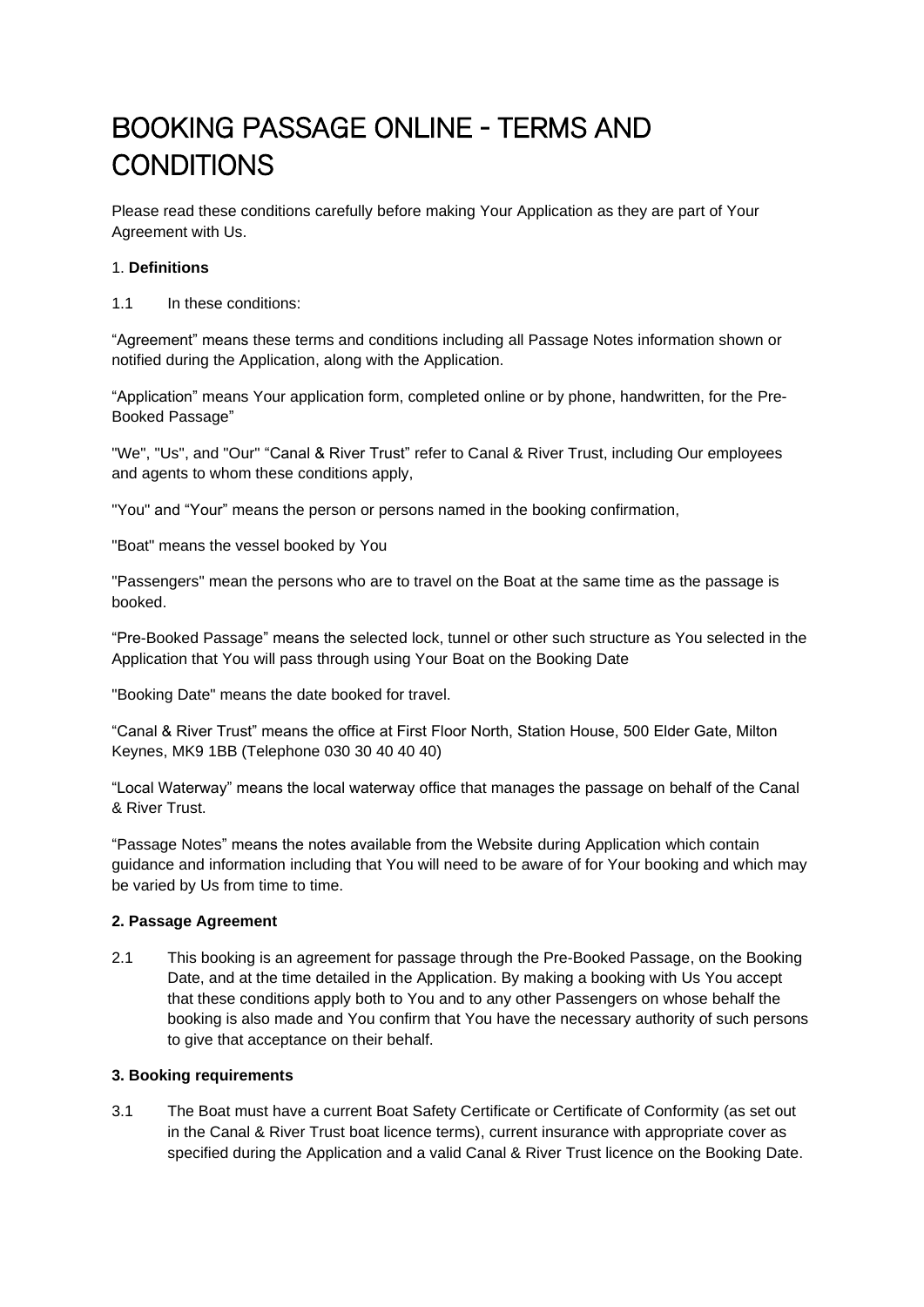- 3.2 Travelling through Pre-Booked Passage is free except where the Boat does not have a valid Canal & River Trust boat licence and any charges will be identified within the Application.
- 3.3 Block bookings of the Pre-Booked Passage will not be accepted.
- 3.4 You have confirmed that Your Boat is within the maximum dimensions permitted in the for the Pre-Booked Passage as identified to you within the Application, and will remain within the maximum dimensions on the Booking Date.

## **4. Safety and other requirements**

- 4.1 We reserve the right to refuse passage to any Boat not complying with the restrictions and safety requirements set out in (a) this Agreement, (b) the booking confirmation (c) Passage Notes within the Application or (d) any other information notified to You in advance of the Pre-Booked Passage.
- 4.2 Operation of the Pre-Booked Passage can be affected by the weather. We reserve the right to suspend passage for safety reasons at any time. We reserve the right to refuse passage to any Boat that does not have a confirmed booking or that, in Our opinion, is unsuitable for passage.
- 4.3 You must arrive at the Pre-Booked Passage by the time specified in Your booking for any preliminary checks and preparations that may be required. If You arrive late the Boat may not be allowed passage through the Pre-Booked Passage.. We will try and arrange passage for You at another time but this may be on another day, and subject to availability. We shall not be obliged to arrange an additional passage for You in these circumstances. If the alternative passage is not acceptable to You no refund of any passage charge shall be made.
- 4.4 You agree to allow Us to inspect the Boat (both internally and externally) prior to passage if we think it is required. If an inspection is refused, the Boat will be deemed to be unsuitable. Your Canal & River Trust boat licence must be displayed at all times.
- 4.5 You must follow Our instructions for preparation of the Boat.
- 4.6 Skipper(s) of the Boat should read the Passage Notes carefully before passage through the Pre-Booked Structure. Skippers are responsible for ensuring the safety of their Passengers, pets and Boat at all times.
- 4.7 You agree to Us contacting emergency or rescue services if they feel the Boat or crew is in danger and all fees to be invoiced directly to You.
- 4.8 All Passengers must respect the health, safety and comfort of other Users and of Our staff and must comply with Our safety instructions and any reasonable request made by Us. You agree to comply with the terms and conditions of Your Canal & River Trust boat licence at all times.

#### **5. Passages**

- 5.1 Passage through the Pre-Booked Passage may not be suitable for young children but children of all ages are accepted provided that they are closely supervised at all times by a responsible adult. All pets / animals must be securely held within the cabin of the Boat at all times during all passages.
- 5.2 Equipment or material carried on any deck of a Boat must be properly secured or removed prior to entry into the Pre-Booked Passage.